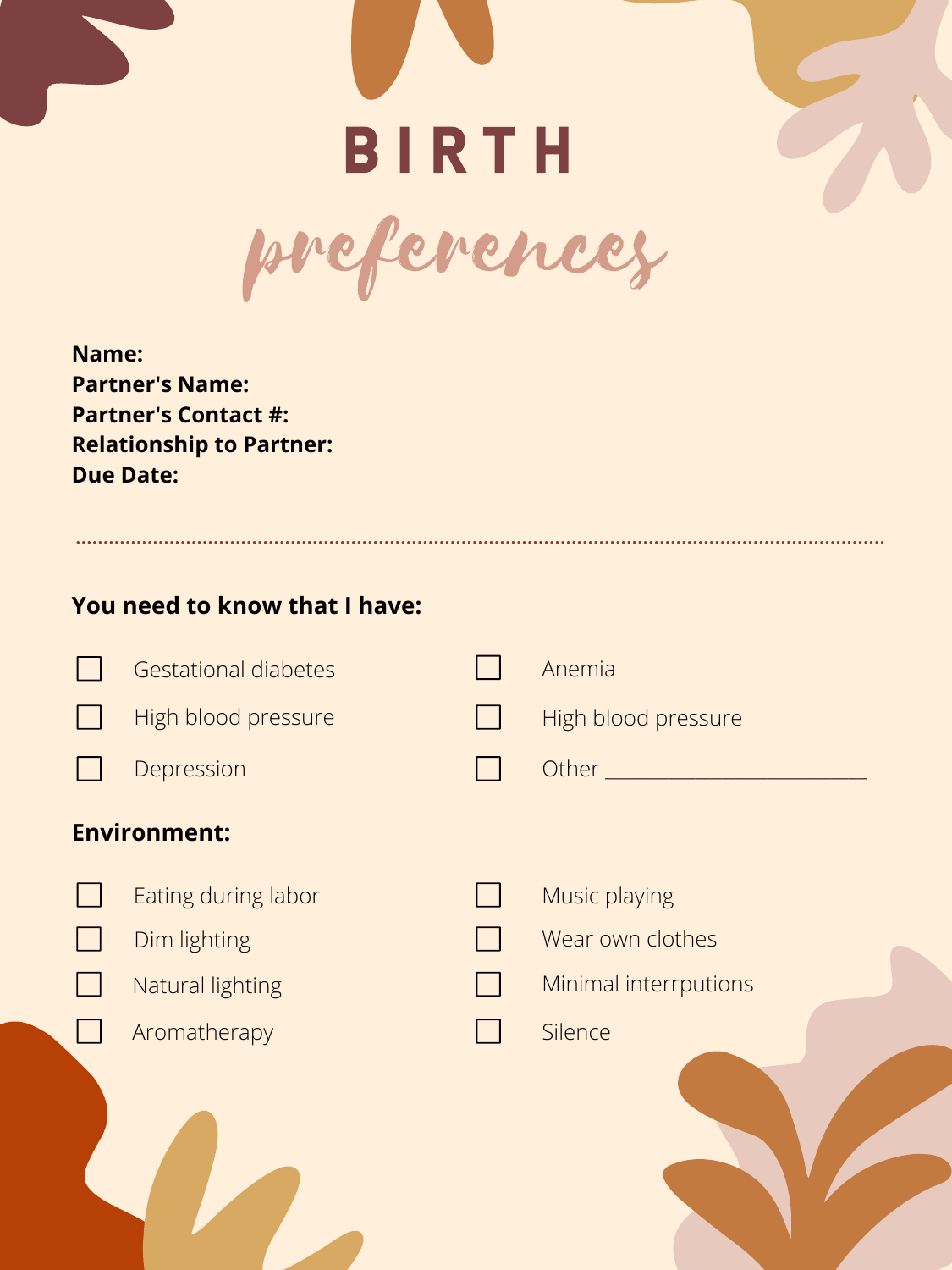#### **During delivery I would like to:**

# **I plan to give birth:**



In a birthing center





#### **Comfort measures:**













Breathing Techniques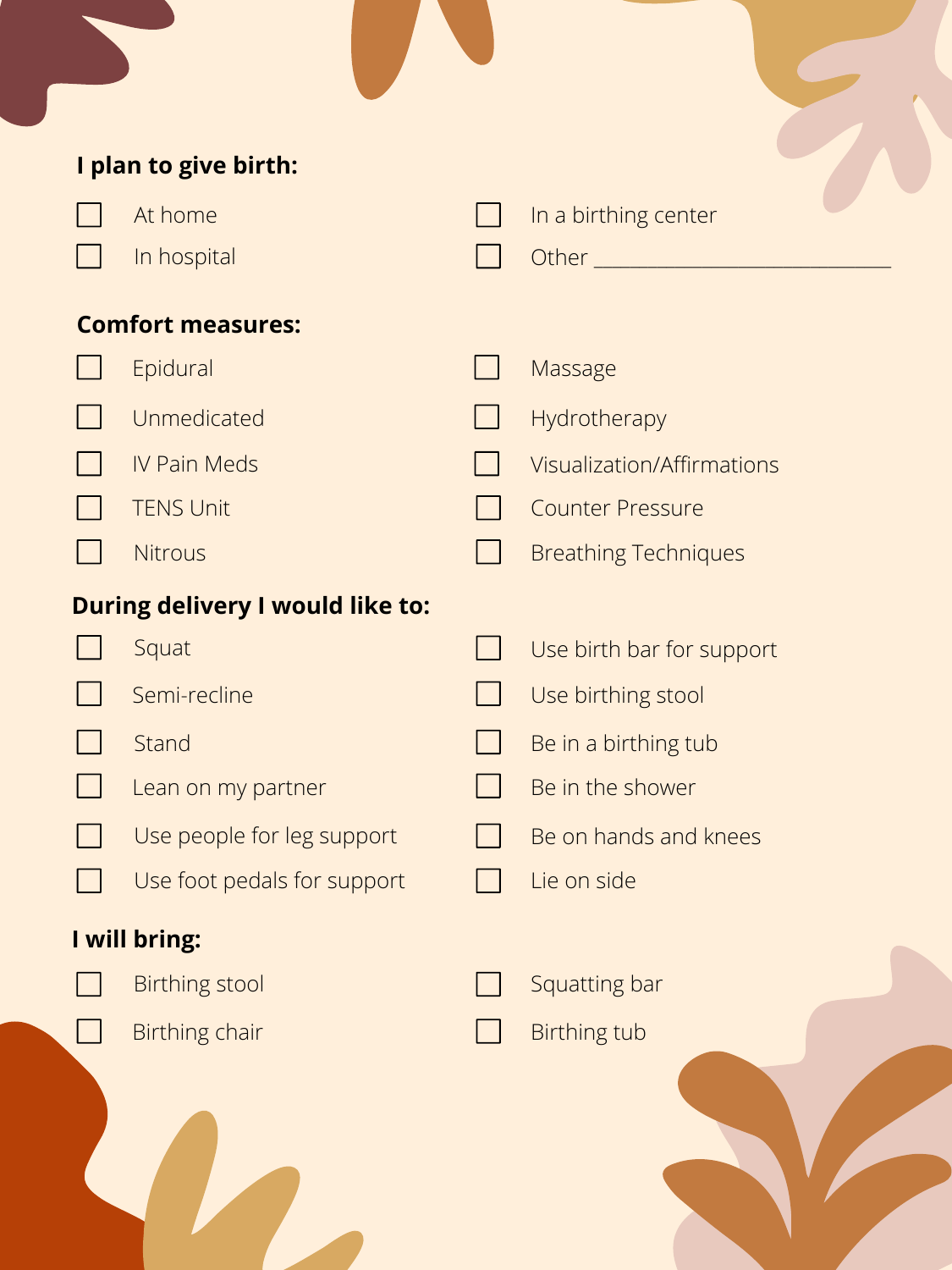Immediate skin to skin contact



### **After delivery I would like to:**



## **During labor I would like:**





Help catch the baby



- Let my partner catch the baby
- Let my partner suction the baby

Other:  $\rule{1em}{0.15mm}$ 



- Limited vaginal examinations
	- A birthing ball
	- To be able to move freely
		- My water to break naturally
	- Not to have episiotomy
	- Avoid forceps usage
	- Avoid vacuum extraction
	- A mirror to see baby crown